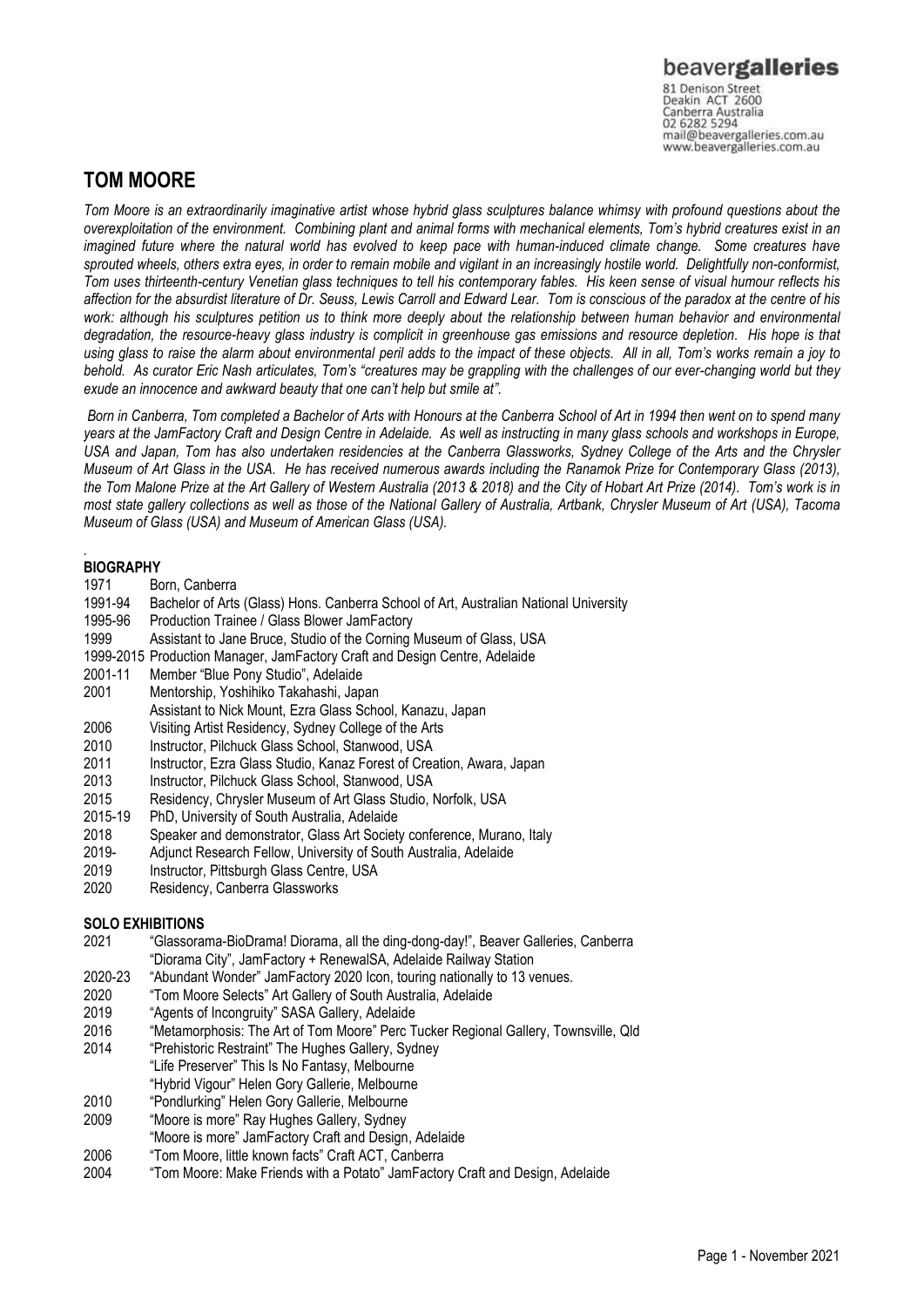81 Denison Street<br>Deakin ACT 2600 Canberra Australia mail@beavergalleries.com.au www.beavergalleries.com.au

- 2002 "Tom Moore" Beaver Galleries, Canberra<br>2001 "Tom Moore" JamFactory Craft and Desig
- "Tom Moore" JamFactory Craft and Design Purple Space, Adelaide

#### **SELECTED GROUP EXHIBITIONS**

- 2019 "Autoganic 2" 2009 animation shown at Adelaide Festival Centre during SALA, Adelaide 2018 15 Artists 2018, Redcliffe City Art Gallery, Qld Wild: Flora and Fauna in Australian Art, Hawkesbury Regional Gallery, NSW Fuse Prize, Jamfactory Craft and Design, Adelaide Tom Malone Prize, Art Gallery of Western Australia, Perth 2017 "Review - Masters of Glass" Sabbia Gallery, Sydney "History Repeated" Craft ACT, Canberra "Glass Miniatures" Gallery Bilk, Canberra 2016 "Magic Object" Adelaide Biennial of Australian Art, Art Gallery of South Australia, Adelaide 2015 "Lurid Beauty: Australian Surrealism and its Echoes", National Gallery of Victoria, Melbourne<br>2013 – Cheongiu International Crafts Biennale, South Korea Cheongju International Crafts Biennale, South Korea "Links" Museum of Glass, Tacoma, Washington, USA Ranamok Prize for Contemporary Glass, Canberra Glassworks and touring Tom Malone Prize, Art Gallery of Western Australia, Perth 2012 "Waterhouse Natural History Art Prize" South Australian Museum and touring "Small works", Beaver Galleries, Canberra "Glassimations" Deakin University Art Gallery, Vicand touring "alphabet" Craft ACT, Canberra "Blue Pony" JamFactory Craft and Design Adelaide 2011 "A Verdant Heart" Hawkesbury Regional Gallery, Windsor, NSW "Tour de Force" Artisan Gallery Brisbane and touring nationally 2009 "Making It New: Focus on Contemporary Australian Art" MCA, Sydney "White Hot, Contemporary Australian Glass". Asialink & Craft ACT touring Asia
- 2008 "Contemporary Australia: 'Optimism'" Gallery of Modern Art, Brisbane
- "Autoganic Auckland" Masterworks Gallery, Auckland, NZ
- 2007 "Bloodlines" Hawkesbury Regional Gallery, Windsor, NSW & touring nationally "Making and Meaning" Object Gallery, Sydney "From the bottle" Workshop Bilk, Queanbeyan, NSW
- 2005 "Lapped" Campbelltown Arts Centre, NSW "Seeds of Light" National Institute of the Arts Gallery, Canberra "little known facts" South Australian Museum, Adelaide "Sprout" Adelaide Botanic Gardens
- 2004 "Ranamok Glass Prize", touring nationally
- 2003 "40 Watt" JamFactory Craft and Design Shop, Adelaide
- 2002 "Ranamok Glass Prize", touring nationally
- 2001 "Ranamok Glass Prize", touring nationally

#### **AWARDS / COMMISSIONS**

- 2018 Tom Malone Prize, Art Gallery of Western Australia, Perth
- 2017 Helpmann Academy HDR Award, Adelaide
- 2016 Sydney Ball Friends of South Australian School of Art Travel Grant, Adelaide<br>2014 City of Hobart Art Prize, Tasmanian Museum and Art Gallery, Hobart
- 2014 City of Hobart Art Prize, Tasmanian Museum and Art Gallery, Hobart 2013 Ranamok Prize for Contemporary Glass, Sydney
- Ranamok Prize for Contemporary Glass, Sydney
- Tom Malone Prize, Art Gallery of Western Australia, Perth
- 2012 Waterhouse Natural Science Art Prize, 2nd prize Sculpture and Objects, South Australian Museum, Adelaide
- 2009 Australia Council Visual Arts Board, Established Artists New Work Grant, Sydney
- 2008 ArtsSA Established Artists Project Assistance, Adelaide
- 2006 Australia Council Visual Arts Board, Established Artists New Work Grant, Sydney
- ArtsSA Established Artists Project Assistance, Adelaide 2004 Established Artists' Project Grant, Arts SA, Adelaide
- 
- 2001 Bank of Tokyo-Mitsubishi UFJ Japan Travel Fund, Arts SA, Adelaide
- 1998 Absolut Au Kurant: Juried Invitational of Emerging Talent, SOFA, Chicago, USA
- 1998 Fellowship Creative Glass Centre of America, Wheaton Arts, Millville, USA